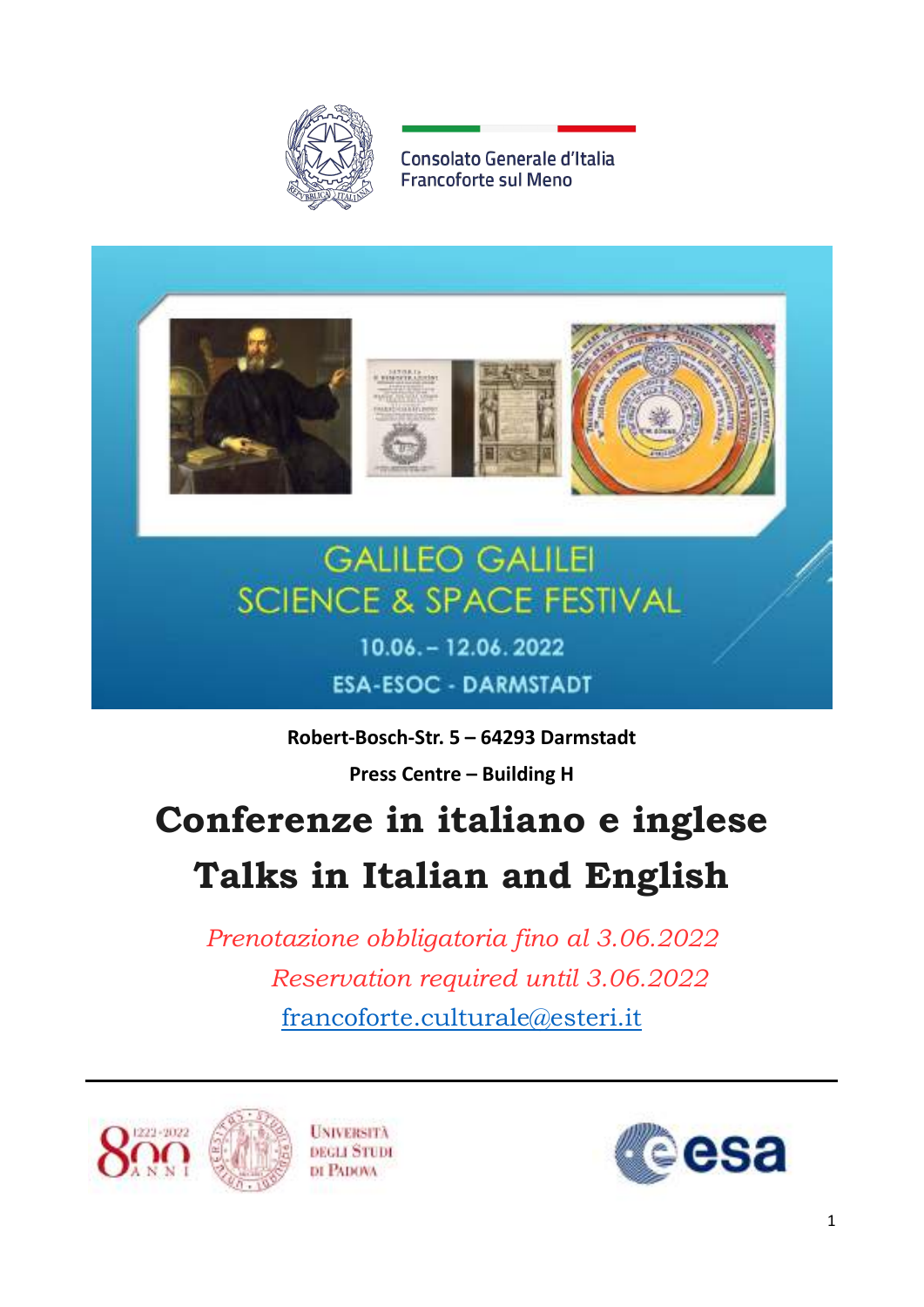

# **PROGRAMMA/PROGRAM**

# **VENERDÌ/FRIDAY 10.06.2022**

**H 17:45 – 18:00** *–* **Opening speeches/Saluti inaugurali** (in English/in inglese)

**H 18:00 – 19:00** – Prof. **Guido TONELLI** (Univ. di Pisa)

*A journey through the discovery of the Higgs boson and its implications for contemporary physics*

(Talk in English*/*in inglese)

Introduction and moderation: Prof. Alberica TOIA

**H 19:15 – 20:15** – Dr. **Francesca CIPOLLINI** (ESA – Directorate of Earth Observation Programmes)

*ESA for Earth: an overview of ESA programmes and activities in Earth Observation*

(Talk in English/in inglese)

Introduction and moderation: Dr. Paolo FERRI

# **SABATO/SATURDAY 11.06.2022**

**Programma per gli studenti delle scuole italiane e sezioni bilingui di Francoforte (in italiano)**

**H 16:00 – 17.30** "*Giovani ricercatori incontrano le scuole"*

H 16:00 – 16:30 visita al centro ESOC

Accompagnano gli studenti il dr. Carlo Ghisi e il dr. Franco Zurletti (ESA-ESOC)

H 16:30 – 17:30 – incontro con due giovani ricercatrici

H 16:30 – 17:00 – Dr. **Federica CAPELLINO** (GSI-FAIR Darmstadt) – *Ioni pesanti: come ci permettono di accedere ai primi microsecondi del nostro universo*

H 17:00 – 17:30 – Dr. **Sara MELLONI** (ESA-ESOC Darmstadt) – *Professione: pilota di satelliti. Una sfida ricca di avventura*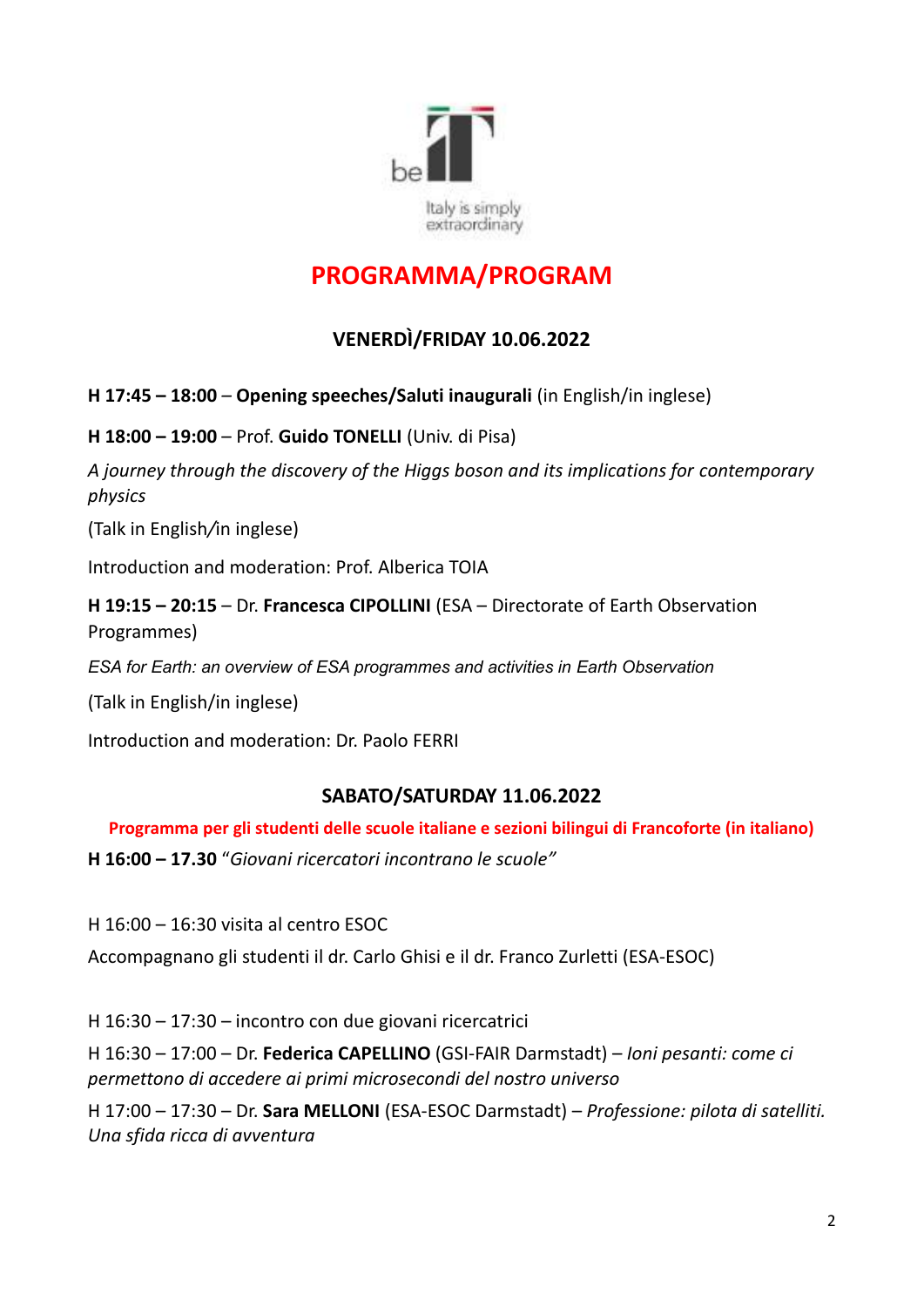## **PROGRAMMA SERALE/EVENING PROGRAMM**

## **H 17:45 – 18:30** – Dr*.* **Walter TINGANELLI** (GSI-FAIR Darmstadt)

*L'ibernazione sintetica per l'esplorazione umana dello spazio* (in italiano/Talk in Italian) Modera l'incontro: Prof. Silvia Masciocchi

## **H 18:35 – 19:20** *–* Dr. **Livio MASTRODDI** (EUMETSAT – Darmstadt)

*EUMETSAT: dalla meteorologia al monitoraggio del cambiamento climatico* (in italiano/Talk in Italian) Modera l'incontro: Dr. Franco Zurletti

## **H 19:30 – 20:30** – Prof. **Telmo PIEVANI** (Univ. di Padova)

*Eight Centuries of Science in Padua: a History of Serendipity*

(Talk in English/in inglese)

Introduction and moderation: Prof. Marco Durante

# **After the talks the Consulate General of Italy will offer a refreshments buffet with Italian products**

**Dopo il rinfresco il Consolato Generale d'Italia offrirà un rinfresco con prodotti italiani**

# **DOMENICA/SUNDAY 12.06.2022**

#### **Science&Book corner**

\_\_\_\_\_\_\_\_\_\_\_\_\_\_\_\_\_

### **H 11:00 – 12:00** – Dr. **Paolo FERRI**

*Il lato oscuro del Sole – L'esplorazione spaziale della nostra stella (Laterza, 2022)* (in italiano/Talk in Italian) Modera l'incontro: Prof. Luciano REZZOLLA

# **H 12:00 – 12:45 –** Prof. **Alberica TOIA**

*Scienza e letteratura in dialogo "Eppur si muove…" – Bertolt Brecht incontra Galileo Galilei*

(in italiano/Talk in Italian)

Moderano l'incontro: Michele Santoriello e M. Cristina Belloni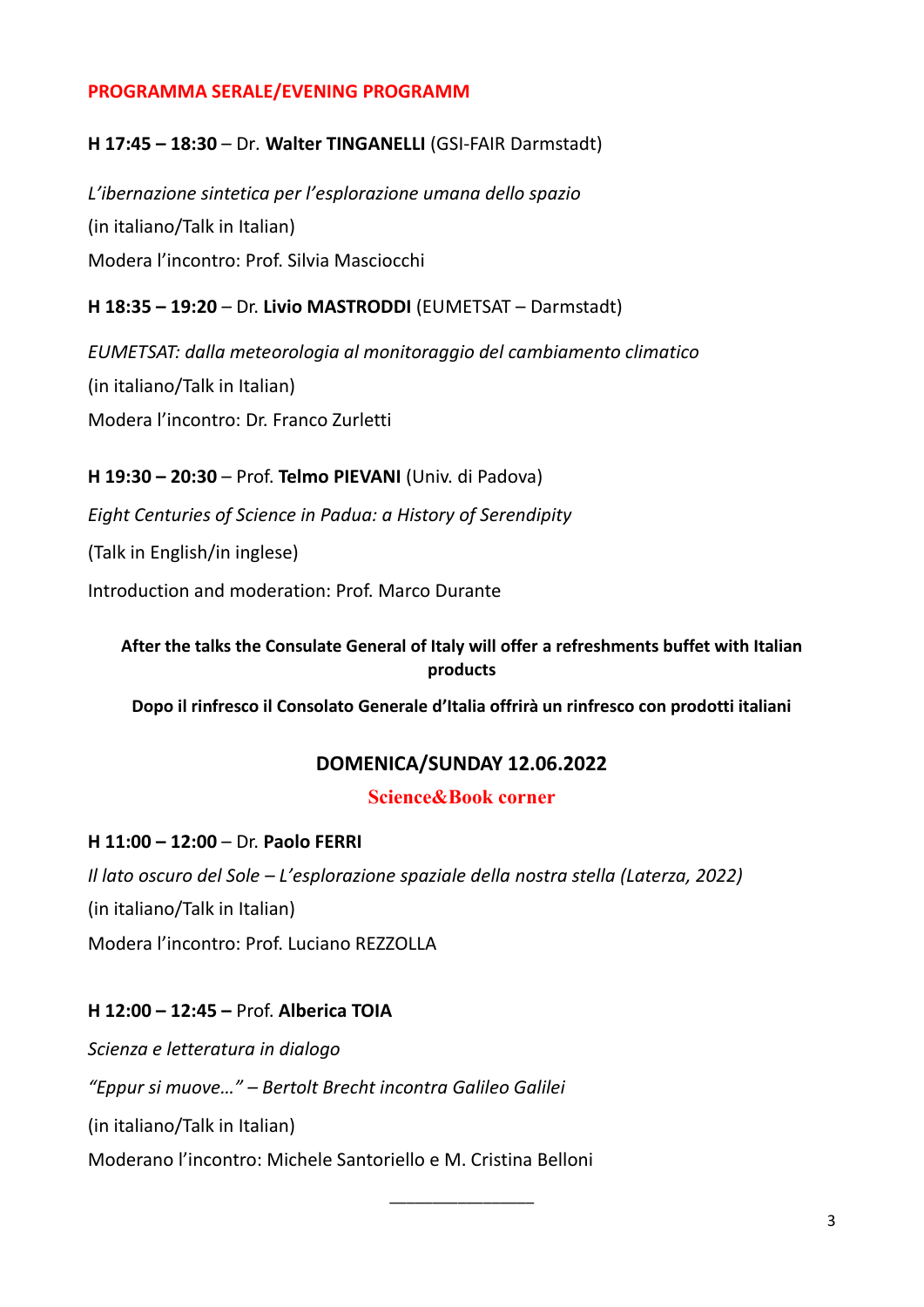

*Saluto Console Generale Greetings by the Consul General*

È con grande piacere che vi invito alla seconda edizione del *"Galileo Galilei Space&Science Festival"*, una rassegna dedicata alla divulgazione di temi scientifici e alla valorizzazione della straordinaria rete di ricercatori italiani, presenti in Italia e all'estero. Questa rassegna vuole essere una testimonianza concreta del fatto che l'Italia è un grande Paese di scienza e di ricerca tecnologica. L'edizione di quest'anno del Festival si articola in tre giornate, che vedranno come relatori scienziati e ricercatori italiani impegnati in università e centri di ricerca di primo piano, anche nella nostra circoscrizione consolare. A tutti loro, ai partner che ci hanno accompagnato nell'organizzazione di questo evento e al pubblico, va il mio personale ringraziamento.

It is an honor to invite you to the second edition of the *"Galileo Galilei Space&Science Festival"*, an event aimed at promoting scientific culture through the extraordinary network of Italian scientists active in Italy and abroad. This Festival is meant to underline the fact that Italy is a great country of science and technological research. This year's edition of the Festival is divided into three days, featuring Italian scientists and researchers working in leading universities and research centers, including in our consular district. My personal thanks go to all the speakers, to the partners who coorganized this event and to the public.

\_\_\_\_\_\_\_\_\_\_\_\_\_\_\_\_\_\_

Andrea Esteban Sama' (Console Generale d'Italia a Francoforte s. M. – Consul General)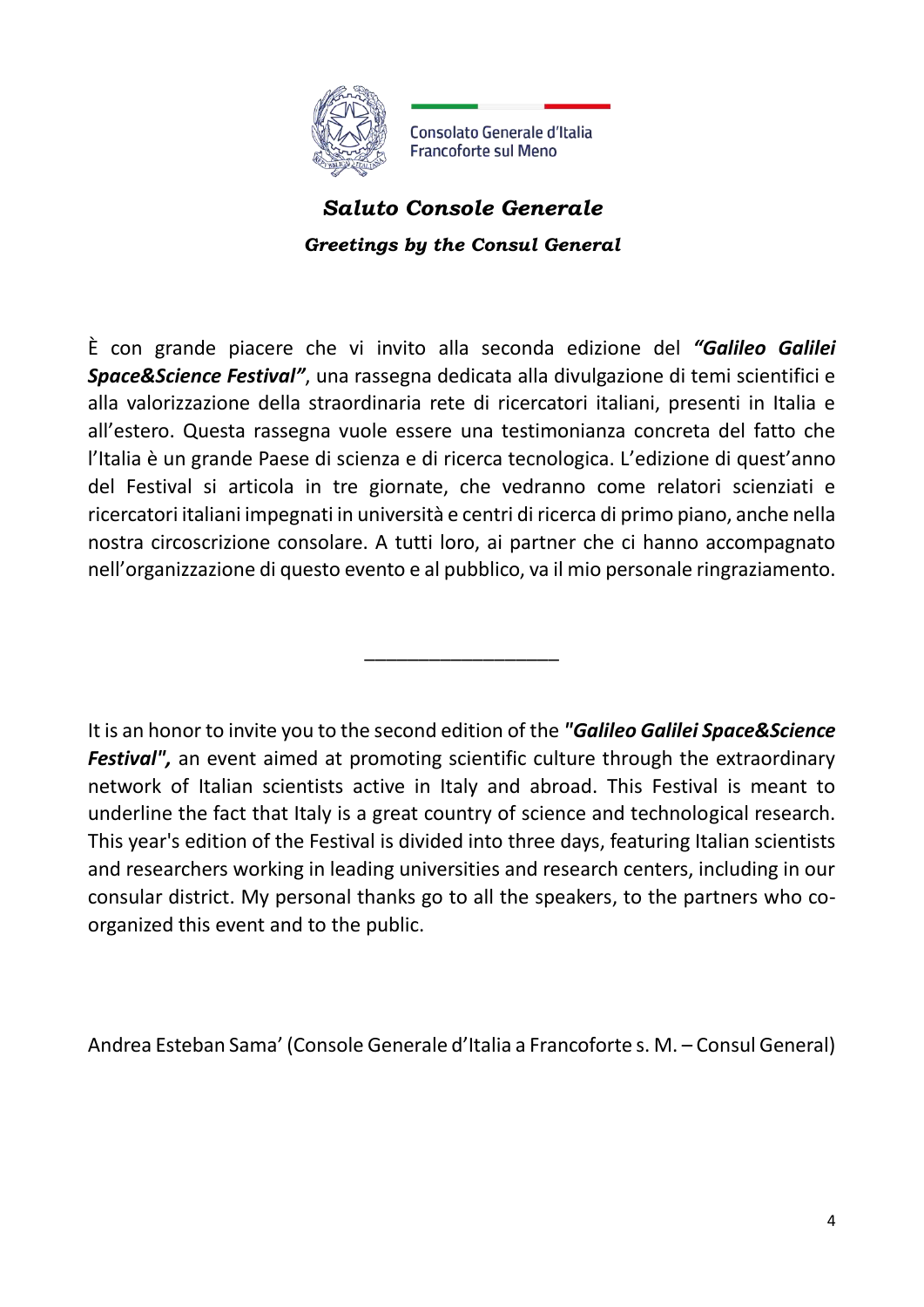# **VENERDÌ/FRIDAY 10.06.2022**

**ESA-ESOC – Press Centre** Robert-Bosch-Str.5, 64293 Darmstadt *Talk in English/Conferenza in inglese*  Prenotazione obbligatoria/Book now: [francoforte.culturale@esteri.it](mailto:francoforte.culturale@esteri.it)

(*codice prenotazione/booking code*: **Tonelli01**)



# **H 18:00 – 19:00** – Prof. **Guido TONELLI** (University of Pisa)

# *A journey through the discovery of the Higgs boson and its implications for contemporary physics*

With the discovery of the Higgs boson at LHC, we have entered a new era in understanding the intimate structure of our universe. The new fundamental particle is an unstable state of matter that only lives for a tiny fraction of a second, but it plays a very important role in shaping the cosmos. It can be seen as the manifestation of an invisible field that fills every corner of our universe, assigning a distinct mass to each elementary particle. As a result of this mechanism, the chaotic ingredients of the early universe were able to organise themselves into atoms, gases, galaxies and planets, giving rise to the most common material forms, including us. With the discovery of the Higgs boson, our view of matter and the origin of the universe has changed dramatically. We will present the main steps that led to this historic discovery and briefly discuss its possible implications for a deeper understanding of nature.

#### *######*

**Guido TONELLI**, a physicist at CERN in Geneva and professor at the University of Pisa, was awarded the international Fundamental Physics Prize (2013), the Enrico Fermi Prize of the Italian Physical Society (2013) and the Medal of Honour of the President of the Republic (2014) for being "the latest example of a tradition of excellence that began with Galileo Galilei and continued through scientists such as Enrico Fermi, Bruno Pontecorvo and Carlo Rubbia".

He published by Rizzoli *La nascita imperfetta delle cose. La grande corsa alla particella di Dio e la nuova fisica che cambierà il mondo* (2016; winner of the Galileo prize) and *Cercare mondi. Esplorazioni avventurose ai confini dell'universo* (2017), and by Feltrinelli: *Genesi. Il grande racconto delle origini* (2019) – published in German by CH Beck Verlag with the title *Genesis. Die Geschichte des Universums in sieben Tagen* **–** and *Tempo. Il sogno di uccidere Chrònos* (2021), whose German edition will be published in September 2022.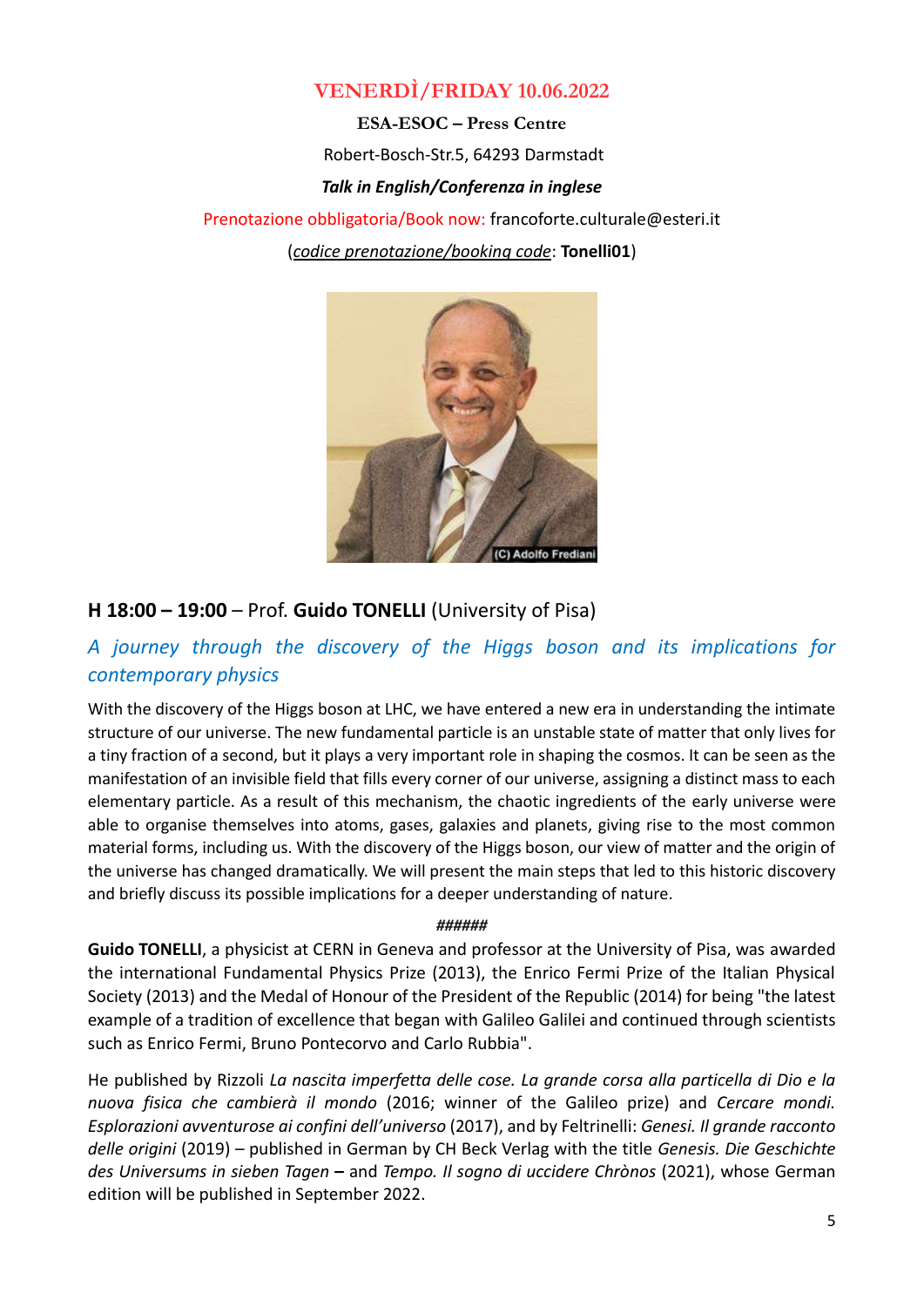# **VENERDÌ/FRIDAY 10.06.2022**

**ESA-ESOC – Press Centre**

Robert-Bosch-Str.5, 64293 Darmstadt

#### *Talk in English/Conferenza in inglese*

Prenotazione obbligatoria/Book now: [francoforte.culturale@esteri.it](mailto:francoforte.culturale@esteri.it) (*codice prenotazione/booking code*: **Cipollini02**)



**H 19:15 – 20:15** *–* Dr. **Francesca CIPOLLINI** (ESA – Directorate of Earth Observation Programmes)

*ESA for Earth: an overview of ESA programmes and activities in Earth Observation*

Earth Observation satellites continuously acquire precious information enabling a better understanding and improved management of our planet Earth. This information is used, for example, to understand and tackle the effects of climate change, forecast the weather, answer important Earth-science questions, improve agricultural practices and maritime safety, safeguard lives.

ESA is a world-leader in Earth observation and is dedicated to developing cutting-edge spaceborne technology to further understand our planet, improve daily lives, support effective policymaking for a more sustainable future, and benefit businesses and the economy.

Through its Earth Observation programmes and activities and in close cooperation with its Member States, the European Union, EUMETSAT and the European Industry, ESA aims at ensuring the maximum benefit of Earth Observation data for science, society and economic growth in Europe.

#### *######*

**Francesca CIPOLLINI:** graduated in Aerospace Engineering (University of Rome "La Sapienza", where she also completed her PhD studies) joined ESA in 2002, in the Technical and Quality Management Directorate in ESTEC (ESA's establishment in the Netherlands). Her experience ranges from the definition, implementation, and management of R&D activities for satellites and re-entry vehicles, to the technical and operational management of Ground Segment activities for both Launchers and Earth Observation satellites. In 2008 she joined the Space Transportation Directorate in ESA Headquarters (in Paris) where she was in charge of the technical management of the Guiana Space Centre Launch Range activities. In 2016 she moved to the Earth Observation Programmes Directorate in ESRIN (ESA's establishment in Italy) where she managed key development and operational activities within the Copernicus Ground Segment. She is currently the Head of the ESA Ground Segment and Data Management Division, leading the development and operations of the Ground Segment for ESA and Third Party Earth Observation missions.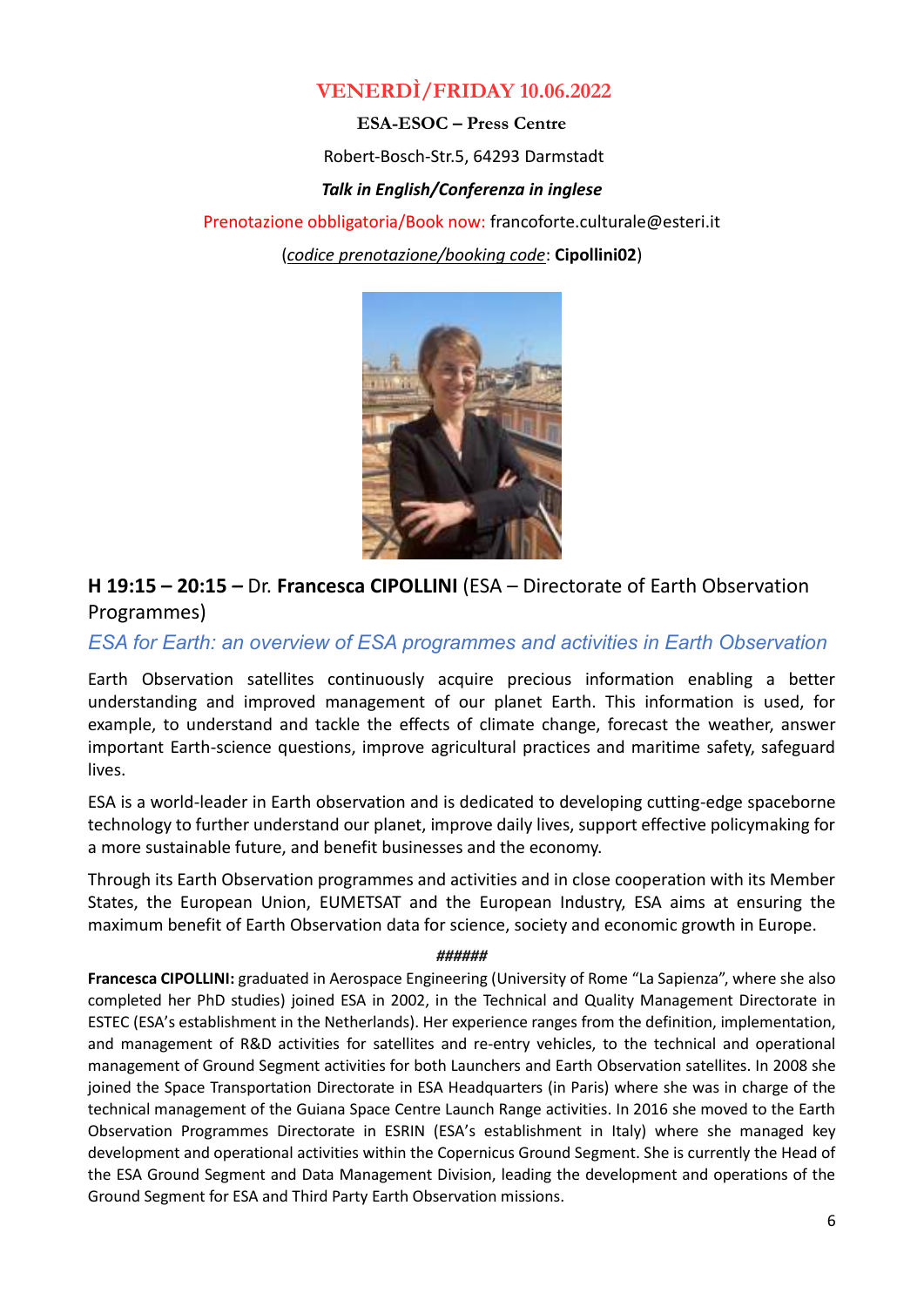# **PROGRAMMA RISERVATO ALLE SCUOLE**

# **SABATO/SATURDAY 11.06.2022**

**ESA-ESOC – Press Centre** Robert-Bosch-Str.5, 64293 Darmstadt *Conferenza in italiano/Talk in Italian*



# **H 16:30 – 17:00** – Dr. **Federica CAPELLINO** (GSI-FAIR Darmstadt)

# *Ioni pesanti: come ci permettono di accedere ai primi microsecondi del nostro universo*

La materia che osserviamo nella vita di ogni giorno è composta di protoni, neutroni ed elettroni. Protoni e neutroni sono a loro volta composti di particelle più elementari: quark e gluoni. A causa di una proprietà nota come "confinamento", quark e gluoni non sono mai stati osservati al di fuori delle particelle che li contengono.

Nei primi istanti dopo il Big Bang il nostro universo si trovava nelle condizioni di una "zuppa" di quark e gluoni che chiamiamo quark-gluon plasma. Al Large Hadron Collider (LHC) di Ginevra, siamo oggi in grado di riprodurre quelle stesse condizioni. Le collisioni di ioni pesanti permettono di raggiungere una temperatura 100.000 volte più alta di quella del centro del Sole e di ricreare il quark-gluon plasma in laboratorio. L'esistenza di questa fase della materia ci permette di investigare come si è formato il nostro universo.

#### *######*

Dopo la laurea in fisica teorica all'Università di Torino nel 2020, **Federica CAPPELLINO** ha proseguito i propri studi sulla fisica nucleare ed in particolare la fisica del plasma di quark e gluoni iniziando un dottorato di ricerca presso il Phisikalisches Institut Heidelberg e il GSI di Darmstadt, dove collabora al programma *ISOQUANT (Isolated quantum systems and universality in extreme conditions)*.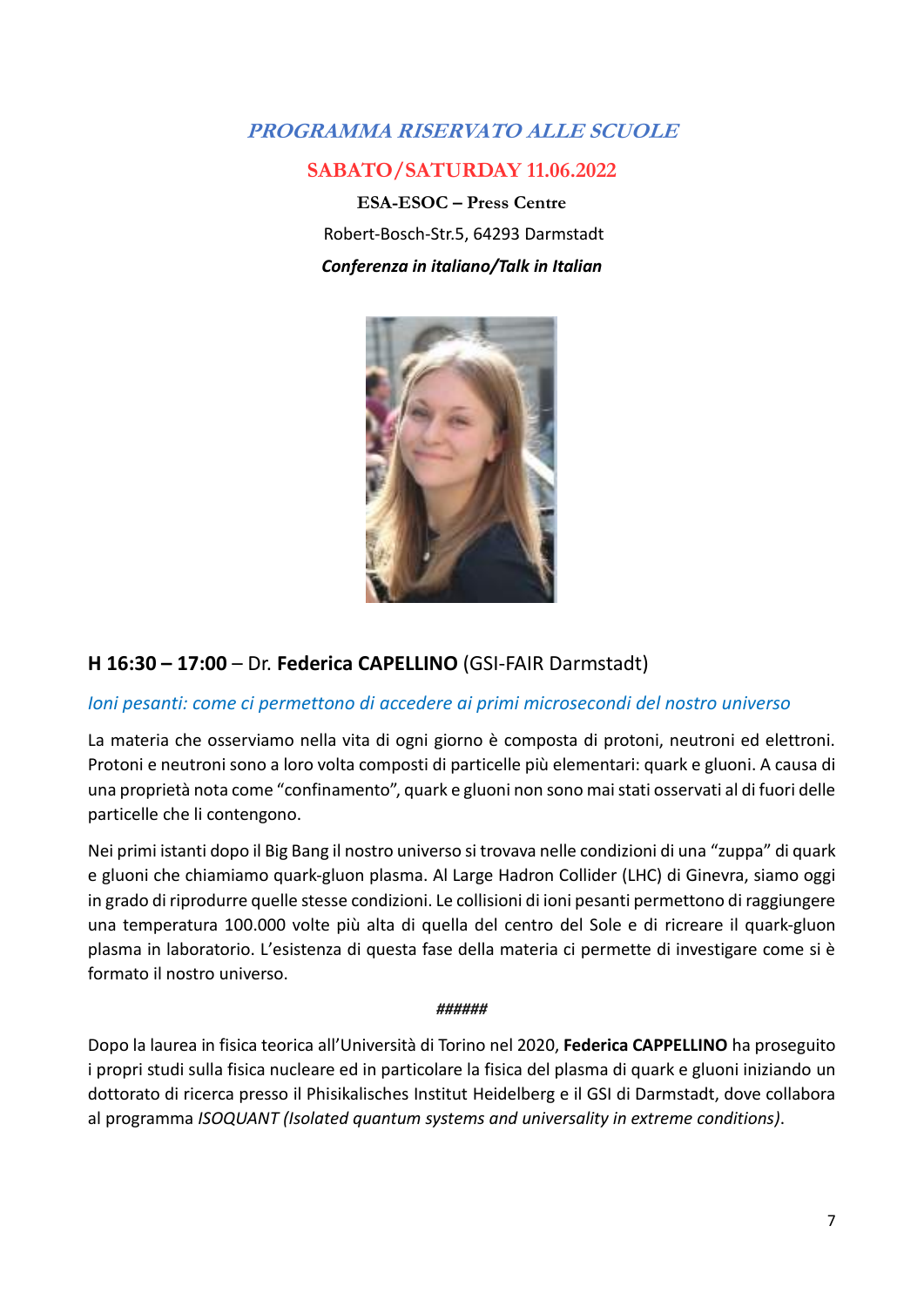# **PROGRAMMA RISERVATO ALLE SCUOLE SABATO/SATURDAY 11.06.2022**

**ESA-ESOC – Press Centre** Robert-Bosch-Str.5, 64293 Darmstadt *Conferenza in italiano/Talk in Italian*



# **H 17:00 – 17:30** – Dr. **Sara MELLONI** (ESA-ESOC Darmstadt)

# *Professione: pilota di satelliti. Una sfida ricca di avventura*

I satelliti non son più una novità per noi: li diamo per scontati nella nostra vita quotidiana.

Il fatto di avere sonde che intercettano asteroidi, arrivano fino al centro del sistema solare o portano rover su Marte non fa più scalpore; senza Google Maps non ci spostiamo di casa.

Ma cosa c'è dietro alle quinte? Chi si occupa di un satellite da quando viene lanciato a quando arriva a destinazione per cominciare a scattare le meravigliose foto del nostro pianeta e della nostra galassia che tutti conosciamo?

Ad ogni satellite è dedicato un Flight Control Team, che da Terra si assicura che tutto a bordo proceda correttamente. Piloti e meccanici preparatori conoscono in dettaglio le varie parti del loro satellite, che devono controllare mentre si trova in un ambiente ostile a centinaia, migliaia o milioni di km di distanza.

Vi parlerò del complesso lavoro di pilota di satelliti, fatto di sfide e tante emozioni.

#### *######*

Dopo la laurea magistrale in ingegneria aerospaziale all'Università di Bologna, **Sara MELLONI** ha lavorato dapprima in Spagna, per approdare quindi in Germania, dapprima in Baviera, presso LSE Space, quindi all'ESA-ESOC di Darmstadt, dove è Deputy Space Operations Manager per la missione Exomars RSP che porterà su Marte una piattaforma di superficie ed il primo rover Europeo.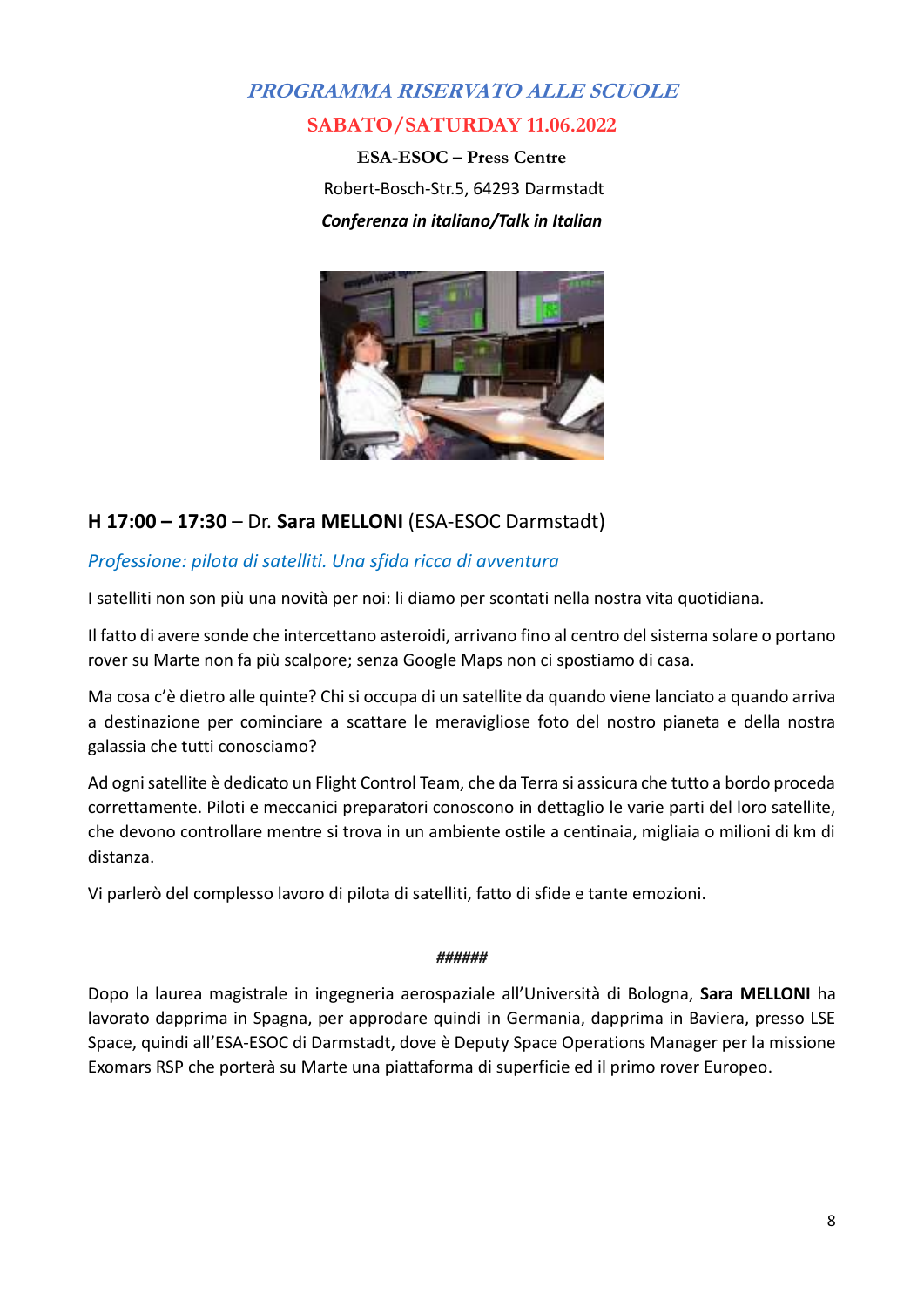# **SABATO/SATURDAY 11.06.2022**

**ESA-ESOC – Press Centre** Robert-Bosch-Str.5, 64293 Darmstadt *Conferenza in italiano/Talk in Italian* Prenotazione obbligatoria/Book now: [francoforte.culturale@esteri.it](mailto:francoforte.culturale@esteri.it) (*codice prenotazione/booking code*: **Tinganelli03**)



# **H 17:45 – 18:30** *–* Dr. **Walter TINGANELLI** (GSI-FAIR Darmstadt)

## *L'ibernazione sintetica per l'esplorazione umana dello spazio*

L'ibernazione, anche detta letargo, è un processo naturale di riduzione dell'attività metabolica che si verifica in alcuni animali, per proteggersi in condizioni di stress, quali ad esempio, una prolungata assenza di cibo e/o, temperature estremamente basse o alte.

I primi studi sull'ibernazione vengono fatti negli anni '60, quando inizia la corsa allo spazio con le missioni Apollo, eppure ci sono ancora tanti problemi da risolvere per le missioni umane di lunga durata nello spazio, e l'ibernazione sembra essere un valido ed efficiente alleato. Un astronauta ibernato consumerebbe meno risorse ed energia, non soffrirebbe la lunga permanenza in spazi limitati, a stretto contatto con altre persone. E gli studi hanno anche rivelato che durante l'ibernazione gli animali non perdono il proprio tono muscolare e divengono più radioresistenti.

L'ibernazione è un processo naturale, ma gli esseri umani non possono andare in ibernazione. O forse sì? Che cos'è l'ibernazione sintetica? Potrebbe essere utilizzata per le missioni spaziali? Quali sono i vantaggi?

#### *######*

Nato a Napoli, **Walter TINGANELLI** consegue dapprima la laurea in biotecnologie all'Università Federico II, quindi il dottorato di ricerca in Radiobiologia presso il Dipartimento di Biofisica Helmholtz Centre for Heavy Ion Research (GSI) di Darmstadt. Prosegue quindi la carriera al National Institute of Radiological Sciences (NIRS) di Chiba, nella periferia est di Tokyo, quindi al GSI di Darmstadt.

Dopo un'ulteriore esperienza presso l'Istituto Nazionale di Fisica Nucleare di Trento, nel 2019 Walter Tinganelli torna al GSI, con la carica di Clinical Radiobiology Group Leader, guidando un team impegnato nell'ambito della ricerca sul cancro e sulla radiazione spaziale e radioprotezione in genere.

Dal 2020 fa parte del Life Science Working Group dell'Agenzia Spaziale Europea.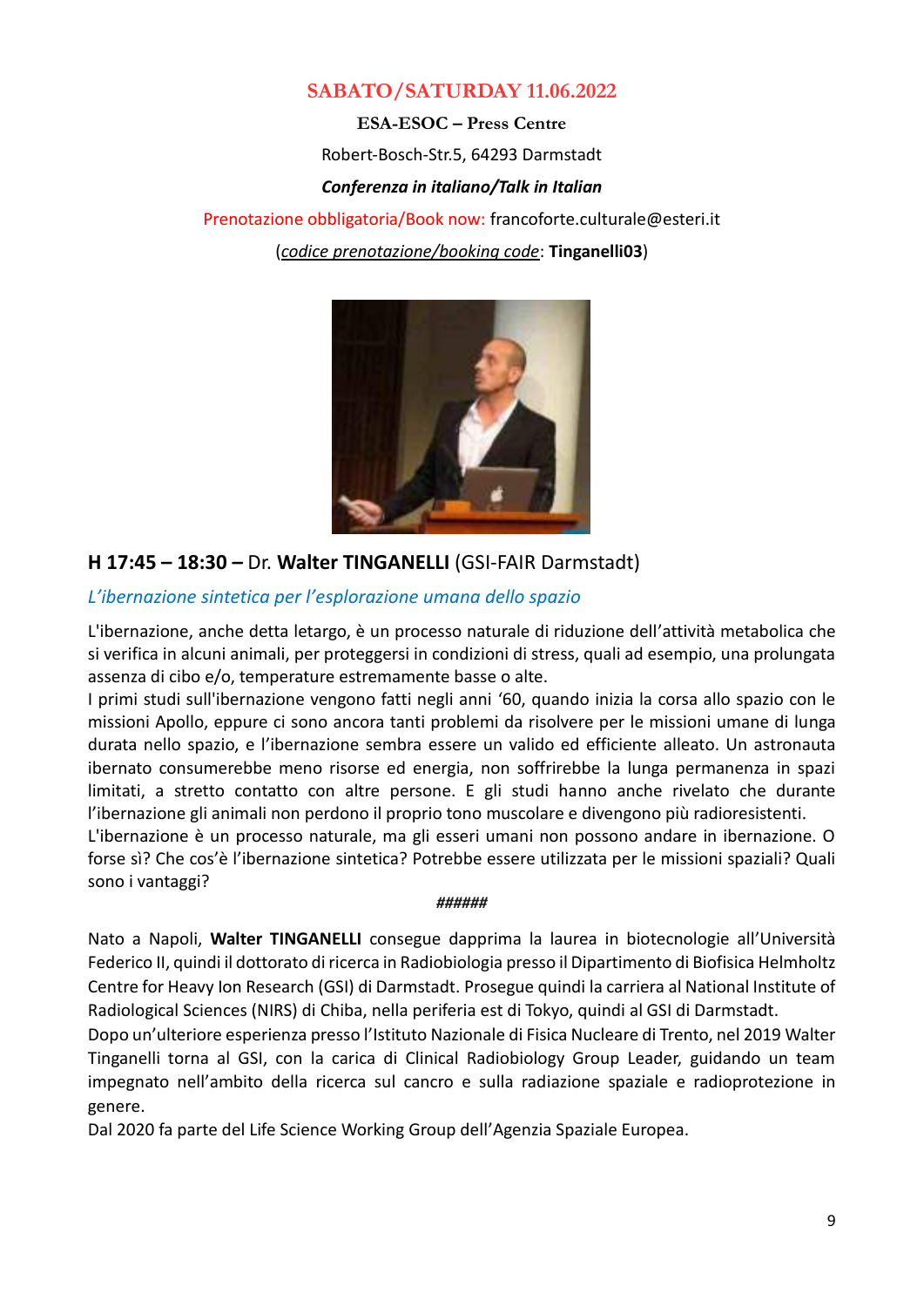# **SABATO/SATURDAY 11.06.2022**

**ESA-ESOC – Press Centre**

Robert-Bosch-Str.5, 64293 Darmstadt

#### *Conferenza in italiano/Talk in Italian*

Prenotazione obbligatoria/Book now: [francoforte.culturale@esteri.it](mailto:francoforte.culturale@esteri.it)

(*codice prenotazione/booking code*: **Mastroddi04**)



# **H 18:35 – 19:20** *–* Dr. **Livio MASTRODDI** (EUMETSAT Darmstadt)

## *EUMETSAT: dalla meteorologia al monitoraggio del cambiamento climatico*

EUMETSAT (European Organisation for the Exploitation of Meteorological Satellites) è una delle più importanti agenzie intergovernative europee nel settore dell'osservazione della terra e, in particolare, della meteorologia. Attiva fin dal 1986, ha il compito di sviluppare (in collaborazione con l'ESA) implementare e gestire i satelliti meteorologici, al fine di contribuire al miglioramento delle previsioni meteorologiche ed al monitoraggio del cambiamento del clima. In questa sessione l'ing. Livio Mastroddi illustrerà come EUMETSAT, in linea con le raccomandazioni del WMO (World Meteorological Organisation), organizza e gestisce le proprie attività operative. In particolare, dopo una breve descrizione delle infrastrutture in orbita (satelliti) ed a terra, utilizzate per l'acquisizione e processamento dei dati grezzi ricevuti dai satelliti, la generazione dei dati e prodotti e la distribuzione degli stessi verso gli utilizzatori finali, la presentazione descrive le principali aree di applicazione dei dati derivati dai satelliti EUMETSAT per la sicurezza delle persone fisiche e delle infrastrutture di terra e per il monitoraggio dei fenomeni meteorologici e del cambiamento del clima sia a livello regionale che globale.

#### *######*

**Livio MASTRODDI:** laureato in ingegneria elettrotecnica presso l'Università dell'Aquila ha iniziato la sua carriera in Telespazio (Italia) dove ha ricoperto diverse funzioni nella gestione operativa di sistemi di terra e spaziali e delle infrastrutture di telecomunicazione, assumendo tra l'altro la responsabilità per la gestione operativa di satelliti quali Olympus, Artemis ed Italsat. È stato Direttore del dipartimento "Operations" di Telespazio, con la responsabilità della gestione dei centri spaziali del Fucino, Lario e Scanzano e dei servizi di logistica ed installazione di sistemi di telecomunicazione satellitari, a livello nazionale.

Da aprile del 2013 è Direttore del Dipartimento "Operations and Service to Users" in EUMETSAT con la responsabilità della gestione operativa dei satelliti EUMETSAT e dei relativi sistemi di terra, finalizzati alla fornitura di dati, prodotti e servizi agli utenti in Europa e nel mondo.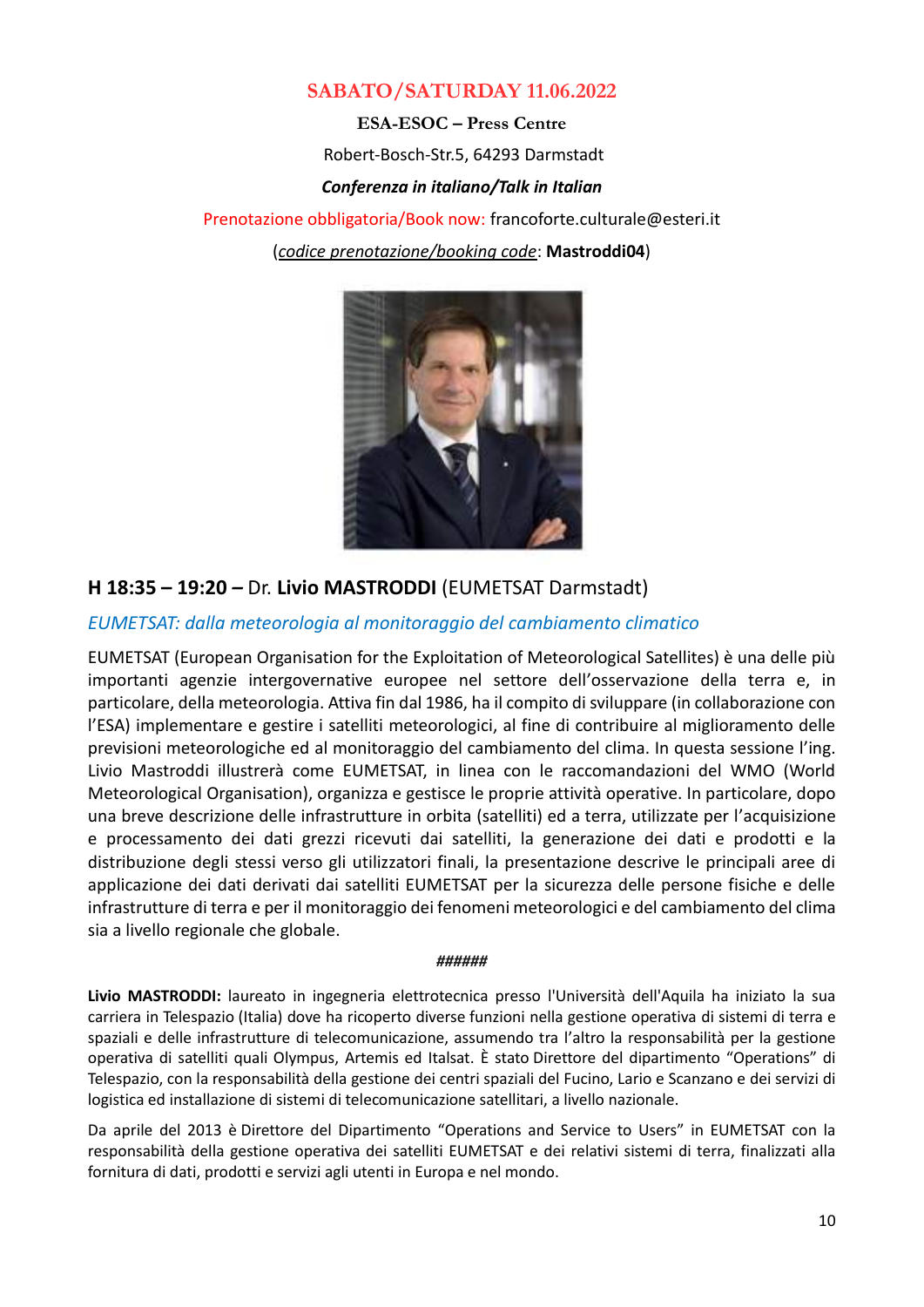# **SABATO/SATURDAY 11.06.2022**

**ESA-ESOC – Press Centre**

Robert-Bosch-Str.5, 64293 Darmstadt

#### *Talk in English/Conferenza in inglese*

Prenotazione obbligatoria/Book now: [francoforte.culturale@esteri.it](mailto:francoforte.culturale@esteri.it)

(*codice prenotazione/booking code*: **Pievani05**)





# **H 19:30 – 20:30** – Prof. **Telmo PIEVANI** (Università di Padova)

# *Eight Centuries of Science in Padua: a History of Serendipity*

How many times have we been looking for something and found something else entirely? A companion, a partner, a job, an object. It often happens to scientists: they plan an experiment and discover the unexpected, which usually turns out to be very important. This fascinating phenomenon is called serendipity, named after the mythical Serendippo from which, according to a Persian fable, three princes set off to explore the world.

In the history of science, many great discoveries have occurred in this way. But here you won't find the usual list of anecdotes, from penicillin to X-rays, from Christopher Columbus to the microwave oven. The most surprising stories of serendipity in fact disclose deep aspects of the logic of scientific discovery. It is not just luck: serendipity is born of a combination of cunning and curiosity, shrewdness, imagination and chance. Above all, serendipity reveals that we didn't know we didn't know. From Zadig to Sherlock Holmes, the many heroes of serendipity teach us that nature, out there, is always greater than our knowledge. From this point of view, the eight centuries of freedom of research (1222–2022) celebrated by the University of Padua, where Galileo Galilei taught for 18 years, are an example of the essential importance of basic research and how to promote the best ecological conditions for serendipity to flourish.

#### *######*

**Telmo PIEVANI** is professor of Philosophy of Biological Sciences at the University of Padua. He is the director of Pikaia, the Italian portal on evolution, and collaborates with "Corriere della Sera", "Le Scienze" and "Micromega". He is also known to Italian television audiences for having supervised and presented the popular science programmes *Storie della scienza* and *La fabbrica del mondo*. With Raffaello Cortina editore he edited *Le trame dell'evoluzione* by Niles Eldredge (2002) and published *La vita inaspettata* (2011), *Imperfezione* (2019), *Finitudine* (2020).

The talk will also be an opportunity to present the latest book by Telmo Pievani *L'inatteso nella scienza* (Cortina. 2021)**.**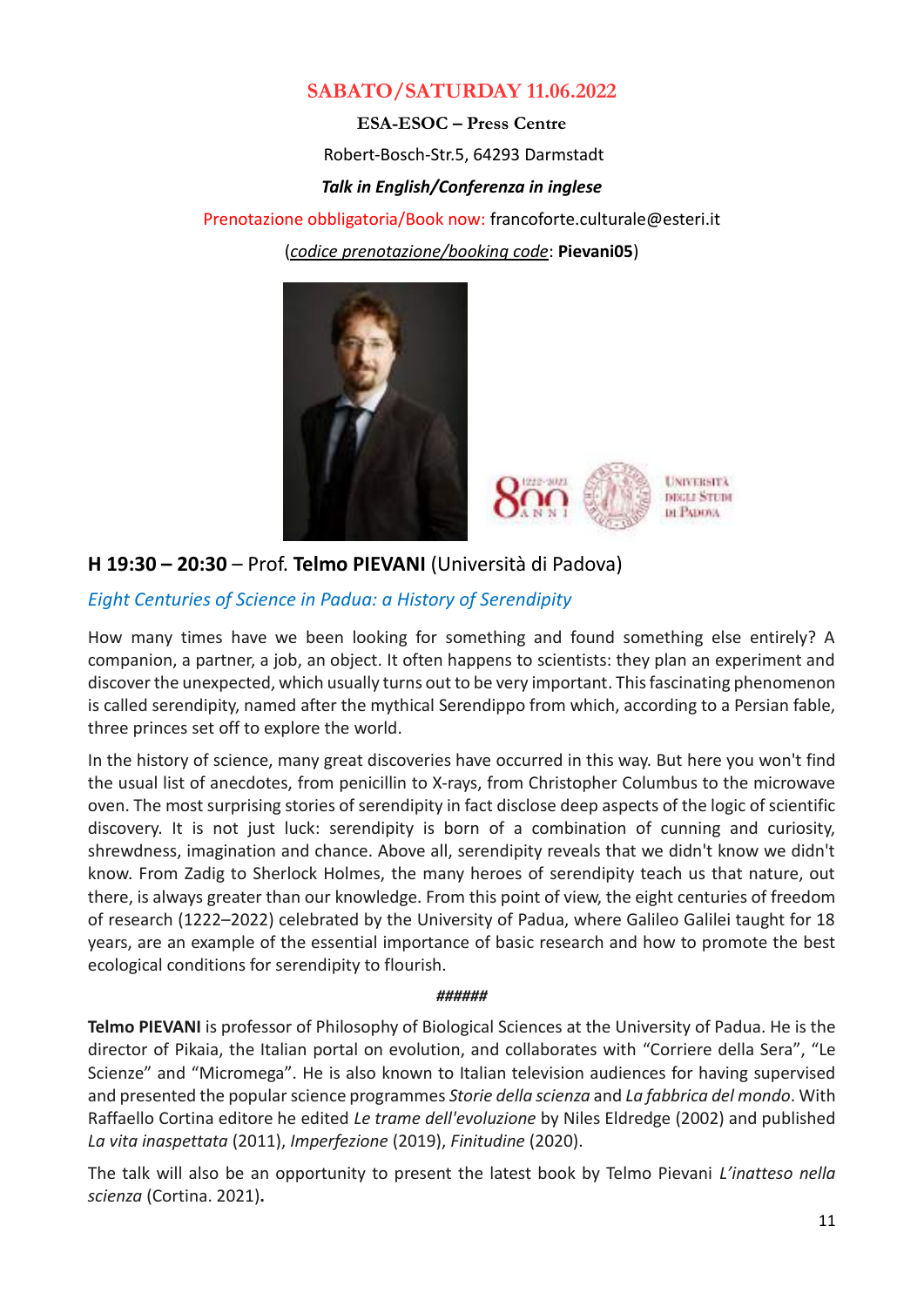# **DOMENICA/SUNDAY 12.06.2022**

Science&Book corner

**ESA-ESOC – Press Centre**

Robert-Bosch-Str.5, 64293 Darmstadt

*Conferenza in italiano/Talk in Italian*

Prenotazione obbligatoria/Book now: [francoforte.culturale@esteri.it](mailto:francoforte.culturale@esteri.it) (*codice prenotazione/booking code*: **Ferri06**)



# **H 11:00 – 12:00** – Dr. **Paolo FERRI**

# *Il lato oscuro del Sole – L'esplorazione spaziale della nostra stella (Laterza, 2022)*

L'avvento dell'era spaziale ha permesso agli scienziati di inviare sonde interplanetarie a studiare il Sole dallo spazio, al di sopra dell'atmosfera terrestre, e poi anche di andare a osservarlo da vicino, sfidando l'enorme flusso di calore e di radiazioni. L'Europa, attraverso l'Agenzia spaziale europea, ha partecipato fin dall'inizio all'enorme sforzo scientifico e tecnologico di inviare sonde spaziali sempre più sofisticate in missioni sempre più ambiziose. A cominciare da Ulysses, Soho e Cluster, per poi osare avvicinarsi sempre più al nostro astro, prima con Venus Express, poi BepiColombo verso il pianeta Mercurio e infine con Solar Orbiter, la missione più ambiziosa mai ideata per lo studio ravvicinato della nostra stella. Questa esplorazione del Sole dallo spazio è anche una grande avventura che ci viene raccontata direttamente da chi, nell'arco di trent'anni, ha contribuito direttamente alla preparazione e all'esecuzione delle operazioni di volo di queste missioni spaziali e che ci condurrà di quale rivoluzione tecnologica e scientifica sta nascendo dall'osservazione dei lati nascosti del Sole.

#### *######*

**Paolo FERRI**: fisico teorico, ha lavorato per oltre 37 anni al centro di controllo dell'Agenzia spaziale europea a Darmstadt, in Germania. Nella sua carriera ha vissuto direttamente gran parte della storia dell'esplorazione spaziale europea. È stato responsabile delle operazioni di volo di numerose missioni scientifiche, tra cui Cluster, direttore di volo di Venus Express, capo progetto del segmento di terra di BepiColombo e Solar Orbiter.

Dal 2006 al 2013 è stato responsabile delle operazioni di missione delle sonde solari e planetarie e dal 2013 al 2020 di tutte le missioni spaziali robotiche dell'ESA. Il suo progetto più lungo e ambizioso è stata la missione Rosetta, la prima e unica missione della storia ad atterrare sul nucleo di una cometa, un'avventura di vent'anni che ha descritto nel suo primo libro *Il cacciatore di comete*  (Laterza 2020).

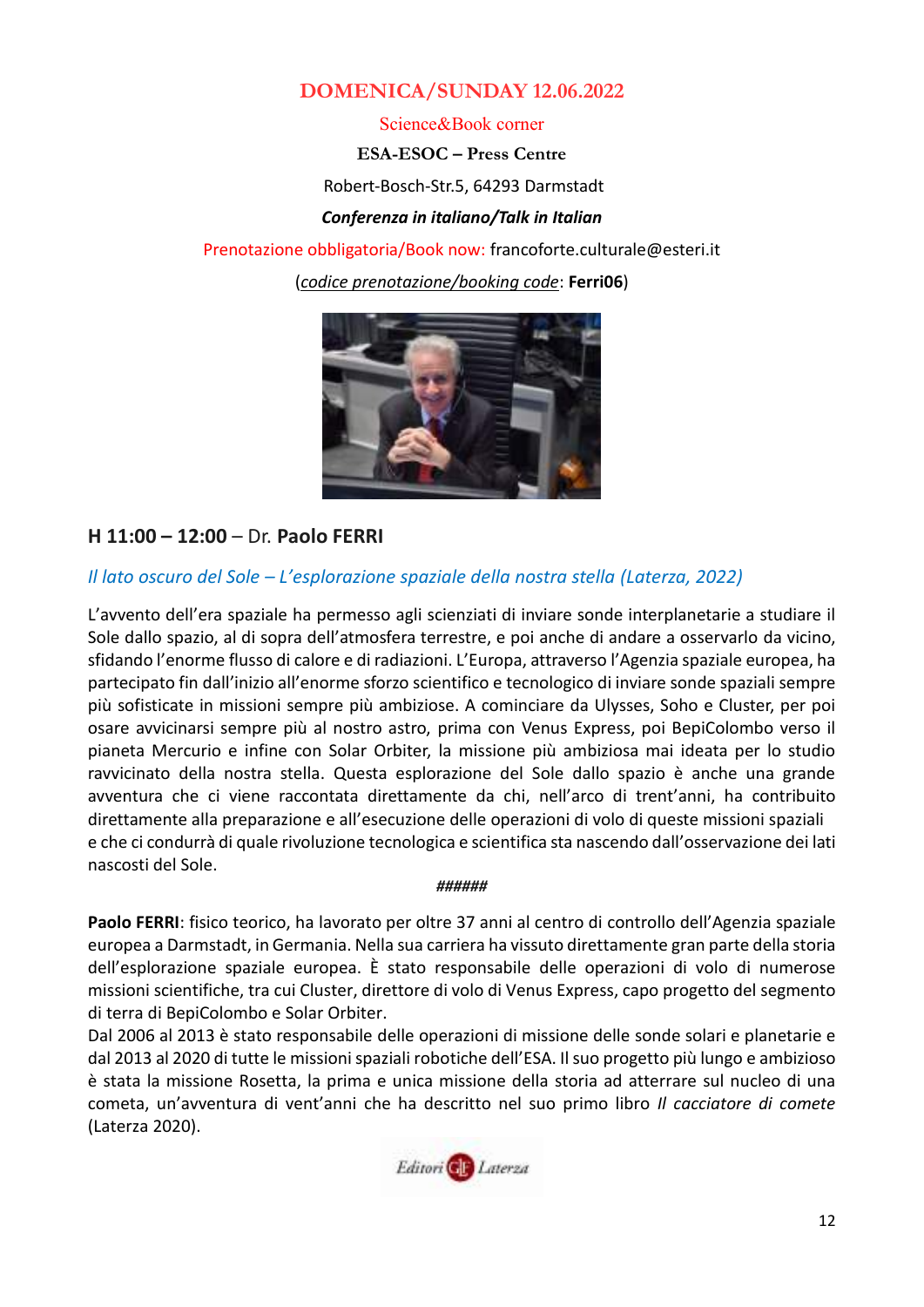# **DOMENICA/SUNDAY 12.06.2022**

Science&Book corner

**ESA-ESOC – Press Centre** Robert-Bosch-Str.5, 64293 Darmstadt *Conferenza in italiano/Talk in Italian*

Prenotazione obbligatoria/Book now: [francoforte.culturale@esteri.it](mailto:francoforte.culturale@esteri.it) (*codice prenotazione/booking code*: **Toia07**)



# **H 11:00 – 12:00** – Prof. **Alberica TOIA**

*Scienza e letteratura in dialogo*

# *"Eppur si muove…" – Bertolt Brecht incontra Galileo Galilei.*

Come raggiunge la scienza le sue verità? A cosa servono nella scienza il dubbio e il confronto tra posizioni o visioni diverse ed anche antitetiche? Possiamo noi fondare la compagine umana e le teorie scientifiche solo sul dubbio? In occasione dell'ottocentesimo anniversario della fondazione dell'Università di Padova ripercorriamo la vita di Galileo attraverso le parole di un maestro di poesia, teatro e letteratura: Bertold Brecht. Per comprendere il percorso, nient'affatto lineare e sicuro, bensì cosparso di incertezze, errori e ripensamenti, del pensiero ed agire scientifico verso la verità. Un bisogno incessante di sapere che mai si sazia e un percorso che serve per comprendere le umane debolezze.

#### *######*

**Alberica TOIA** è ordinaria di fisica nucleare alla Goethe University di Francoforte e associata al laboratorio GSI di Darmstadt. Lavora alla costruzione di un rivelatore per il nuovo acceleratore ad altissime intensità del progetto FAIR e collabora con un esperimento al Large Hadron Collider del CERN di Ginevra. Laureata a Milano, e conseguito il dottorato a Gießen (Germania), si è trasferita per un Post-Doc alla Stony Brook University (New York). Ha lavorato diversi anni al CERN. E` stata Marie Curie fellow all'Universita` di Padova. La sua ricerca è orientata allo studio della materia nucleare nelle condizioni raggiunte subito dopo il Big Bang o nelle stelle di neutroni.